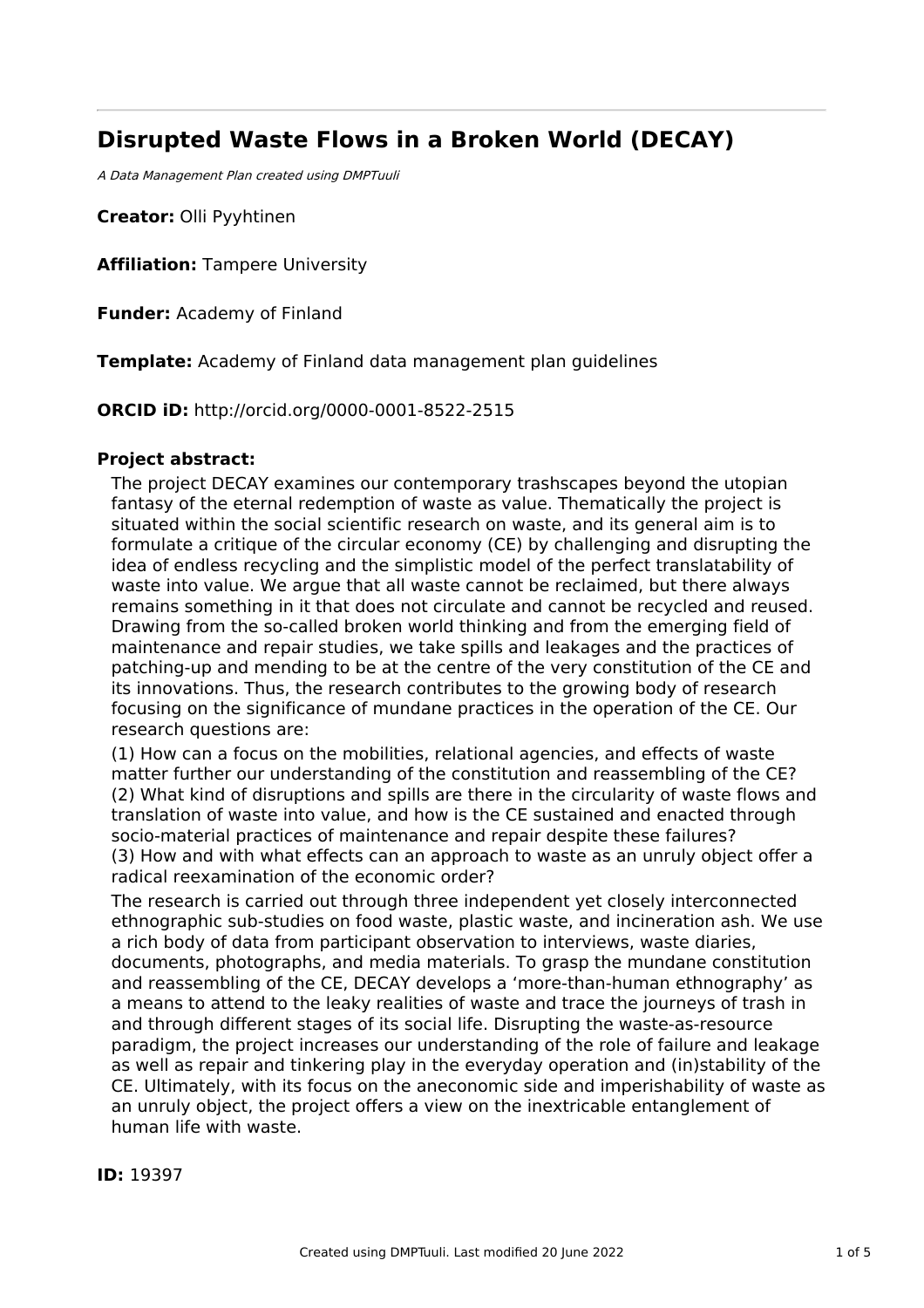**Start date:** 01-09-2022

**End date:** 31-08-2024

**Last modified:** 20-06-2022

# **Grant number / URL:** 350191

### **Copyright information:**

The above plan creator(s) have agreed that others may use as much of the text of this plan as they would like in their own plans, and customise it as necessary. You do not need to credit the creator(s) as the source of the language used, but using any of the plan's text does not imply that the creator(s) endorse, or have any relationship to, your project or proposal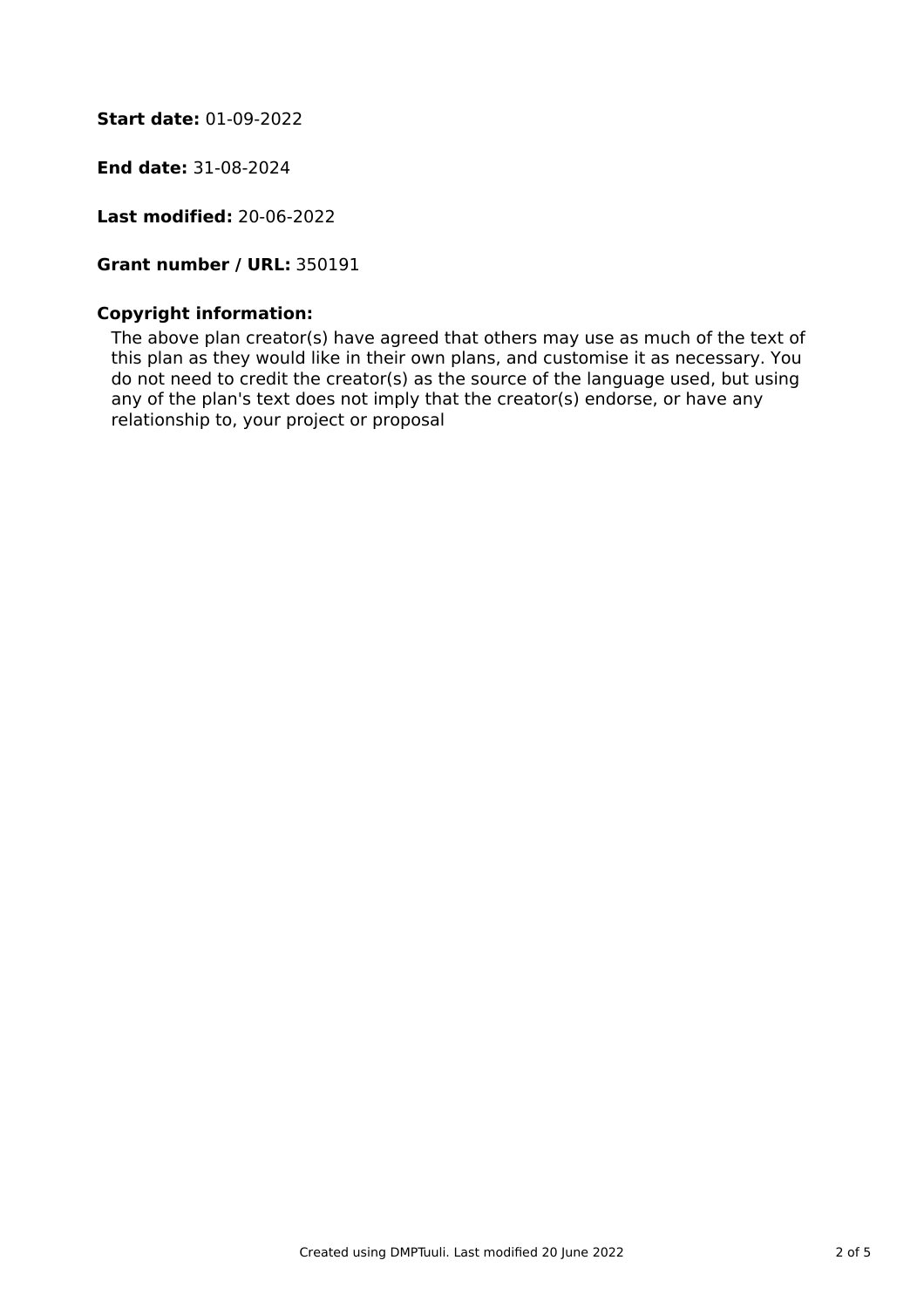## **1. General description of data**

#### 1.1 What kinds of data is your research based on? What data will be collected, produced or reused? What **file formats will the data be in? Additionally, give a rough estimate of the size of the data produced/collected.**

The main data corpus consists of in situ participant observation through ethnographic immersion, but the materials also involve ethnographic interviews (a total of ca. 100–150) of key interlocutors, waste diaries (ca. 40–50), documents, marketing materials, photographs, and media materials. The interviews and the fieldnotes will be in .docx format, the media materials will be in various formats (.docx, .pdf, .jpg), the recorded interviews will be saved in .mp3 format, and the photgraphs and other images in .jpeg format.

#### **1.2 How will the consistency and quality of data be controlled?**

In doing qualitative social scientific research, it is not possible to use calibrated instruments as in the natural sciences or take multiple measurements. What is more, the researcher participates in the production of the data, together with the subjects studied. It will be, however, taken care of that the presence of the researchers will not thwart the quality of the data or bring a bias. Several data quality control procedures will be taken to ensure that no data will be lost or accidentally changed during the reseach process. The interviews will be recorded and then digitised in .mp3 format. Detailed labelling will be used to avoid confusion between files, while also using accompanying notes and documentation about the data.

### **2. Ethical and legal compliance**

#### **2.1 What legal issues are related to your data management? (For example, GDPR and other legislation affecting data processing.)**

Legal issues related to the data management of the project include data ownership and a data-sharing agreement between the same PI's ERC-funded project WasteMatters (running from Sept 2022 to Aug 2027) and this particular project. The agreement will be concluded before commencing any research activities.

#### **2.2 How will you manage the rights of the data you use, produce and share?**

The original creator(s) retain ownership, copyright, and related intellectual rights to the deposited data, while the Finnish Social Science Data Archive (FSD) has the right to preserve and disseminate the data. The data restored to the FSD archive is availabe for reuse. The terms and conditions for the deposition and reuse of the data will be specified in the deposit agreement, and the terms and conditions for data-sharing between the two aforementioned projects will be specified in the data-sharing agreement.

Authors will be specified for each archived dataset (authors are the persons responsible for the substantive and intellectual content of the data). A separate document including all the bibliographic information of collected items will be made for the newspaper articles, published photographs, and other media materials used for analysis.

### **3. Documentation and metadata**

3. How will you document your data in order to make the data findable, accessible, interoperable and re**usable for you and others? What kind of metadata standards, README files or other documentation will you use to help others to understand and use your data?**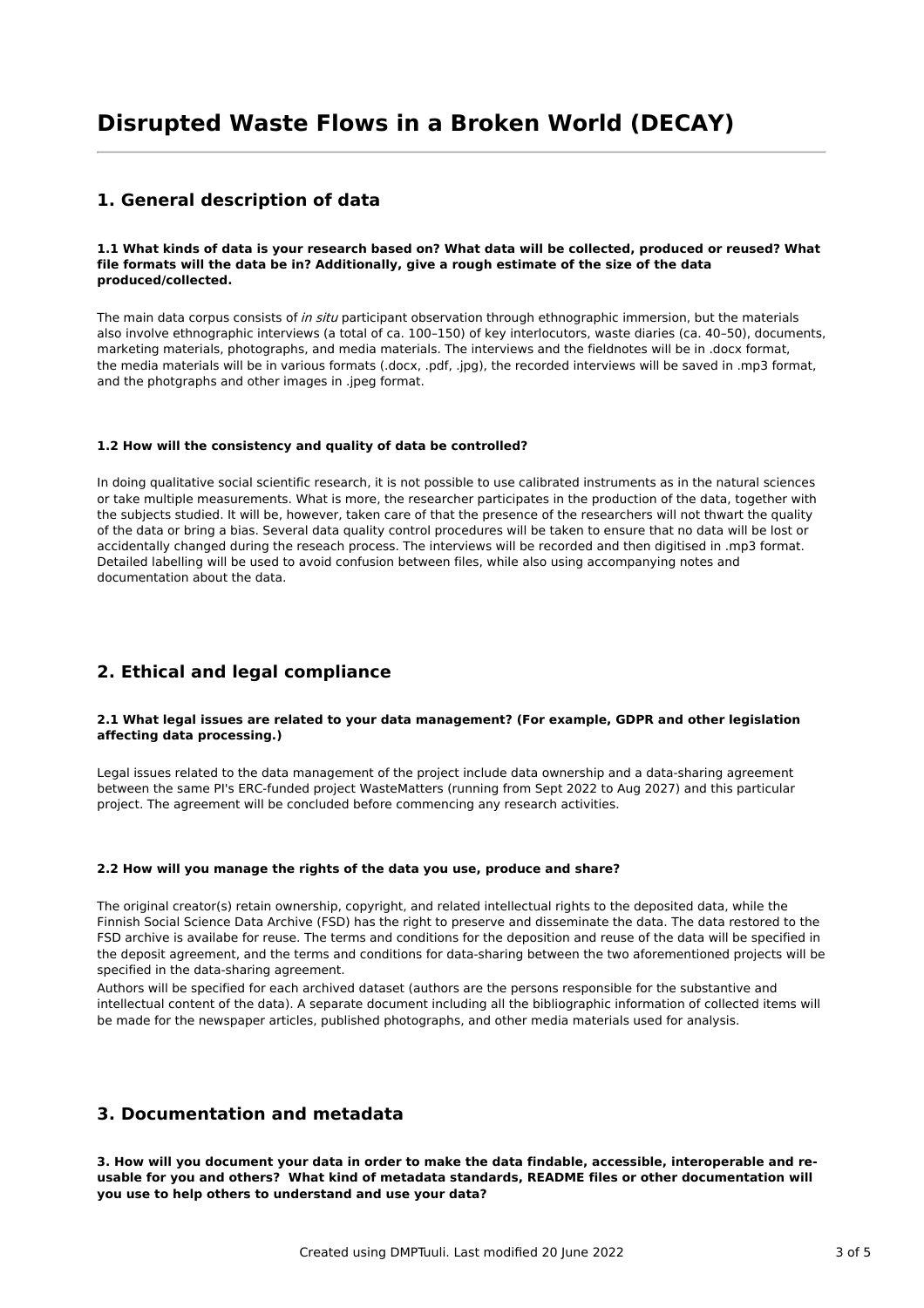The project will document all data to which it has copyright (i.e., interviews, fieldnotes, photographs taken) in digital form and place it in long-term storage especially in the Finnish Social Science Data Archive (FSD). The data to be shared will be made available after research. The data will be available for subsequent reuse by other researchers by restoring it to the FSD archive. No time limits will be set for the reuse of the data. At FSD, the data will be given an ID number, and it will also be identifiable with the study title. Also its data type (i.e. qualitative), acailabilty,and publication type will be announced.

At FSD, the metadata will be stored into XML files using the DDI Codebook 2.1 specification. Structured XML is suited for long-term preservation, and various documents can be created based on it.

# **4. Storage and backup during the research project**

#### **4.1 Where will your data be stored, and how will the data be backed up?**

During the research process, the data that is in electronic format will be stored on the computers of the team members, with each team member responsible for the data produced by themselves. Access to the data will be password protected. All the data that exists in print will be stored and kept safe in the office of each team member within locked drawers. The data will be backed up saving a back up copy to the university's network drive.

#### **4.2 Who will be responsible for controlling access to your data, and how will secured access be controlled?**

The team members will be responsible for backup and recovery of the data produced by them. However, regards the data that will be jointly used with collaborators, we will agree in each case how to store and back it up and ensure safe transfer between us. In addition, university's IT support will be consulted to guarantee a safe and secure storage and transfer. In any case, we will avoid storing or sharing uncrypted personal or sensitive data with them.

### **5. Opening, publishing and archiving the data after the research project**

#### 5.1 What part of the data can be made openly available or published? Where and when will the data, or **its metadata, be made available?**

The project will document all data to which it has copyright (i.e., interviews, fieldnotes, photographs taken) in digital form and place it in long-term storage especially in the Finnish Social Science Data Archive (FSD). The data to be shared will be made available after research. The data will be available for subsequent reuse by other researchers by restoring it to the FSD archive.

#### **5.2 Where will data with long-term value be archived, and for how long?**

It is difficult to assess in advance which data has long-term value for subsequent research and future generations of scholars. Potentially and hopefully all the data that the project produces has long-term value. The data will be restored especially in the Finnish Social Science Data Archive (FSD). No time limit will be set for the storage and reuse of the data.

### **6. Data management responsibilities and resources**

### **6.1 Who (for example role, position, and institution) will be responsible for data management?**

The data management tasks will not be allocated to any one person, but we want to share the responsibilites and make the whole research group involved. We will consult the FSD personnel for specialist expertise on data management,